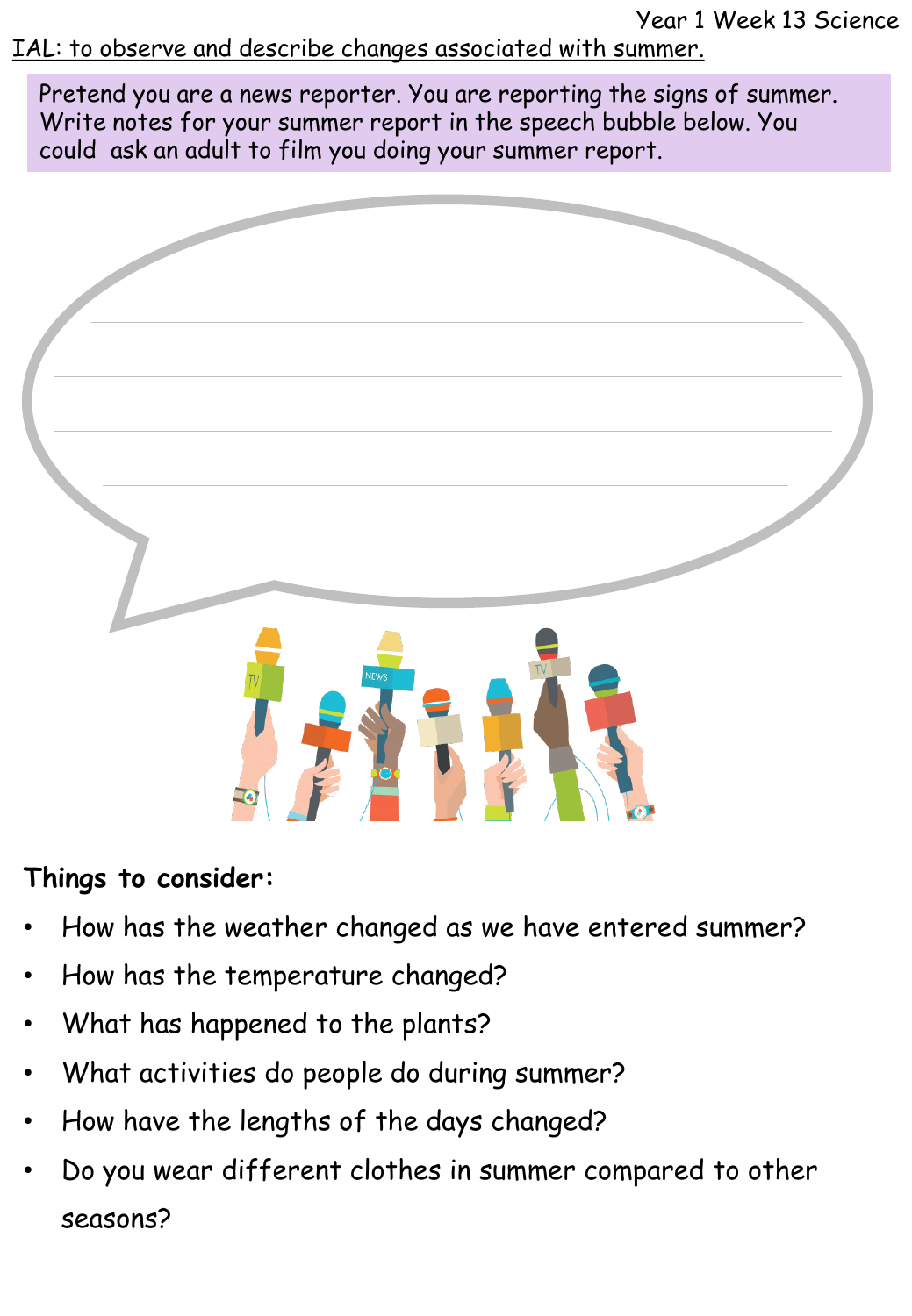Year 1 Week 13 Religious Education IAL: why places of worship are important to people in our community.

Visit St Botolph's church website using the link below.

St Botolph['](https://www.stbotolphstjohn.org.uk/coming_events.html)s Church [https://www.stbotolphstjohn.org.uk/coming\\_events.html](https://www.stbotolphstjohn.org.uk/coming_events.html)

Use the information on the website to help you answer the following questions.

Which community groups or social events happen at St Botolph's Church?

Why might these events be special to believers?

Now watch the video below, and listen to the information about visiting a mosque. Use the video to help you answer the following question.

<https://www.bbc.co.uk/teach/class-clips-video/the-mosque/zmctvk7>

Why do believers visit a mosque?

Discuss the following question with someone in your family.

Why do you think places of worship are important to communities?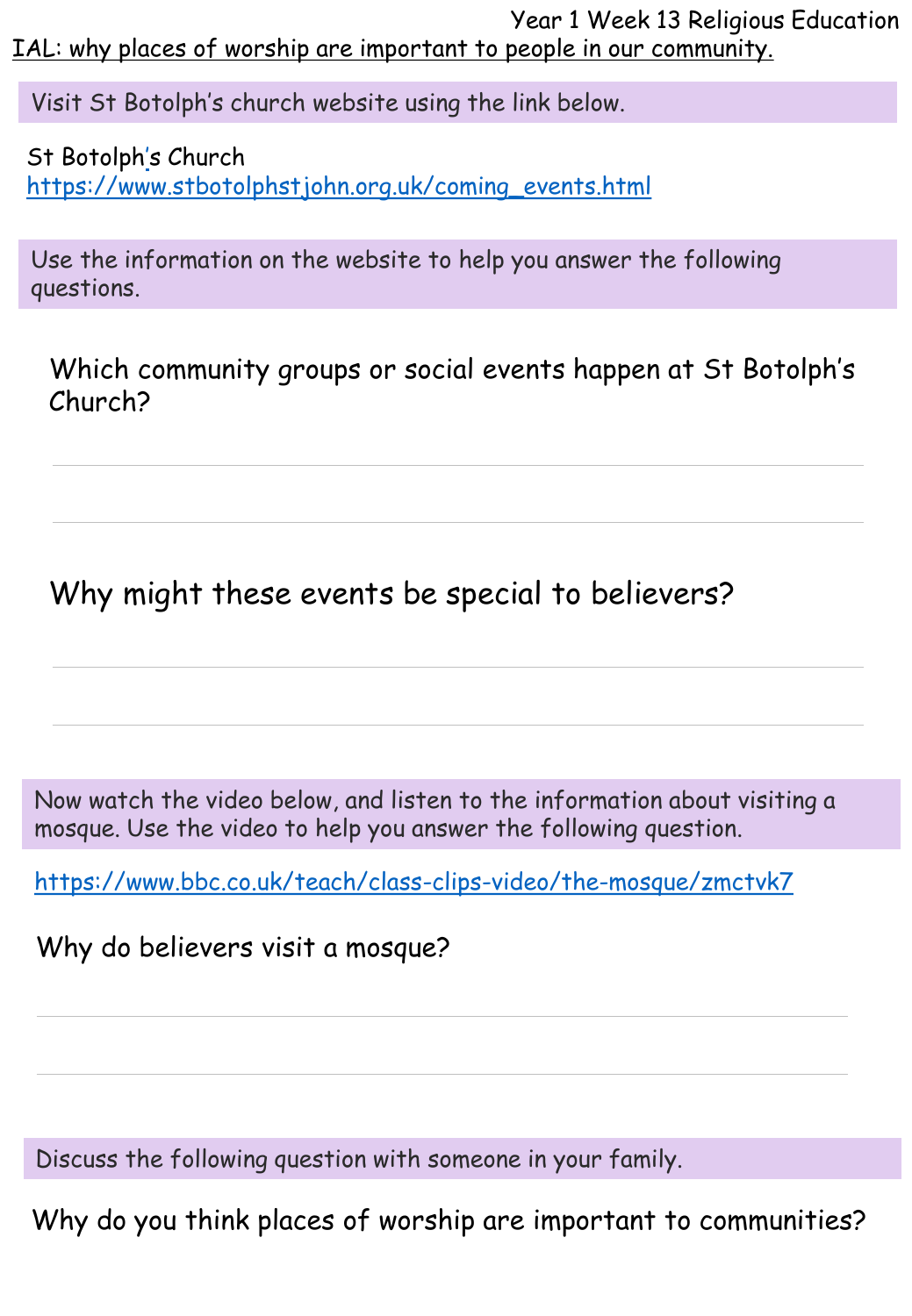IAL: to create a healthy meal.

Read the story of the lighthouse keepers lunch.

This week you have an extra file attached to your work with the story of 'The Lighthouse Keepers Lunch. Before you start this activity, read the story.

Label the items Mr Grinling had in his lunchbox.





What do you think is good about Mr Griling's packed lunch? Is it healthy? Does it look like it will taste good? Is it a balanced meal?

How could you improve Mr Grinling's lunch? Could you make it healthier? Could you make it a more balanced meal?